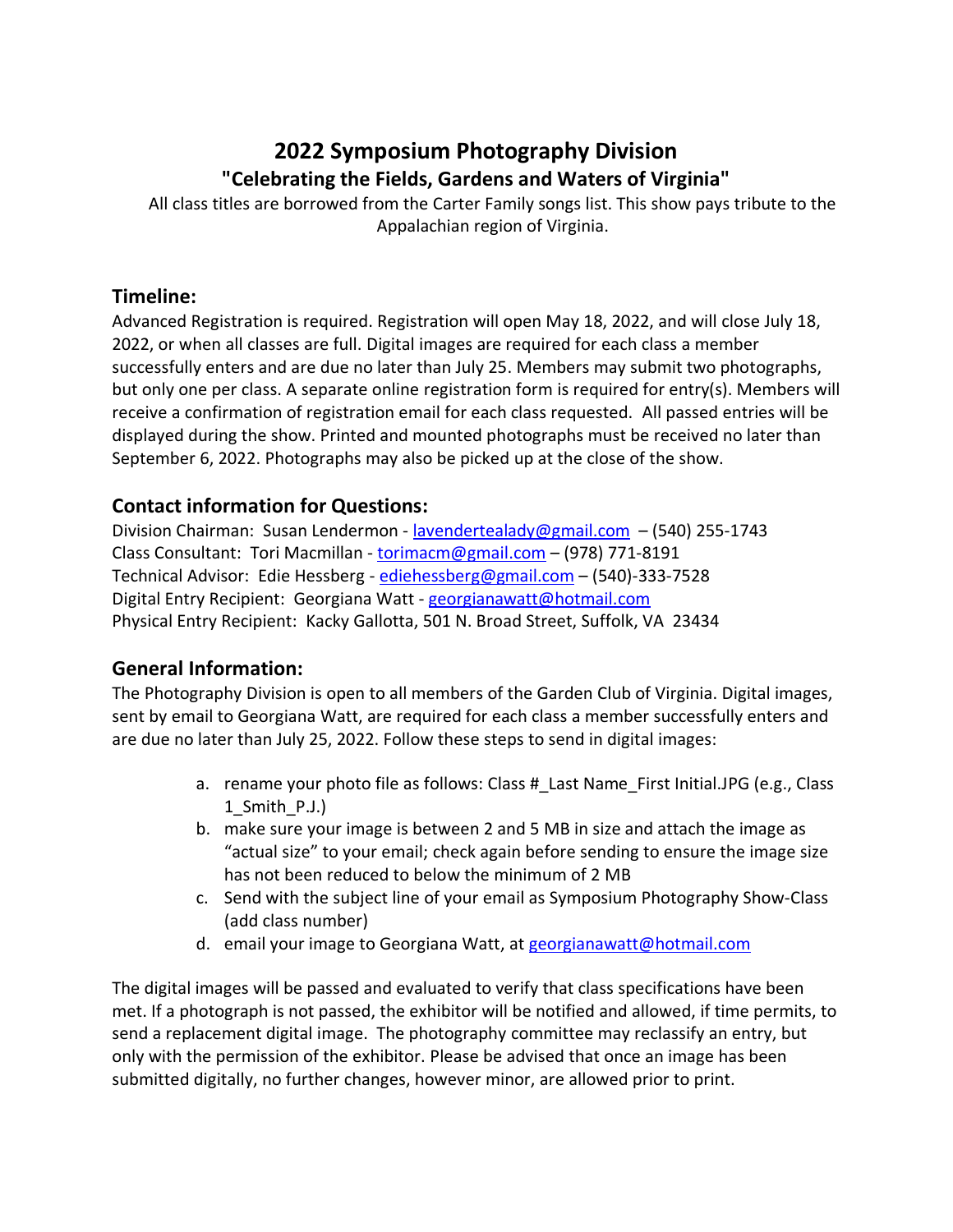All passed entries will be displayed during the show. Please ensure that your printed and mounted photographs are mailed to be received no later than September 6, 2022. Please send mounted image(s) to: Kacky Gallotta, 501 N. Broad Street, Suffolk, VA 23434. Images should be printed no smaller than 36" in perimeter and no larger than 50" in perimeter and mounted on Black Foam Core cut to the exact size of the image. Our committee's tip - The larger the printed image the better for "display and judging purposes."

Two printed entry forms should be included with each photograph. These forms will be sent with the confirmation of registration email. For each photo being mailed, attach one form to the back of the mounted photo and include the second form loose in the mailing packet. Please include a title and statement of intent (25 words or less) on each entry form(s).

If forced to withdraw, an exhibitor must notify the Division Chairman, Susan Lendermon. Unless there is a waiting list, entrant is responsible for finding a substitute.

Each photograph must be the work of the exhibitor under whose name it is registered. All editing must be the work of the exhibitor. This includes enhancement for color or clarity, removal of a part of the image, combining images, or distorting the original subject.

To avoid having photographs bent or damaged when mailing, we recommend sending submissions with two 15 x 19" bubble wrap envelopes, or a reusable mailing box. Wrap the mounted image between two suitable pieces of foam core or non-bendable cardboard, which will be reused when photographs are returned. Place wrapped image inside reusable mailing box, or inside mailing envelope with folded self-addressed return envelope

If images are to be returned to the owner, an appropriate self-addressed padded envelope (ideally 15 x 19") with postage applied should be included. Padded envelopes need to be large enough to accommodate protective packaging. Boxes are permitted and can be reused if a check is included in the amount of \$15 made out to: The Garden Club of Virginia.

### **Schedule of Classes: "Celebrating the Fields, Gardens and Waters of Virginia"**

Class 1: Novice Class: "Behind those Stone Walls" – 6 entries An image of an intimate (small) garden in bloom (open to novices only). A Novice is anyone who has not received a blue ribbon in photography from a GCV, GCA or major photography show.

Class 2: Black & White: "Will you Remember?" – 6 entries An image of a barn or structures or equipment that supports agriculture in Virginia

Class 3: Color: "The Winding Stream" – 6 entries An image celebrating a beautiful pond, lake, stream, marsh, or other water area in Virginia

Class 4: Creative Class: "Can the Circle Be Unbroken?" - 6 entries